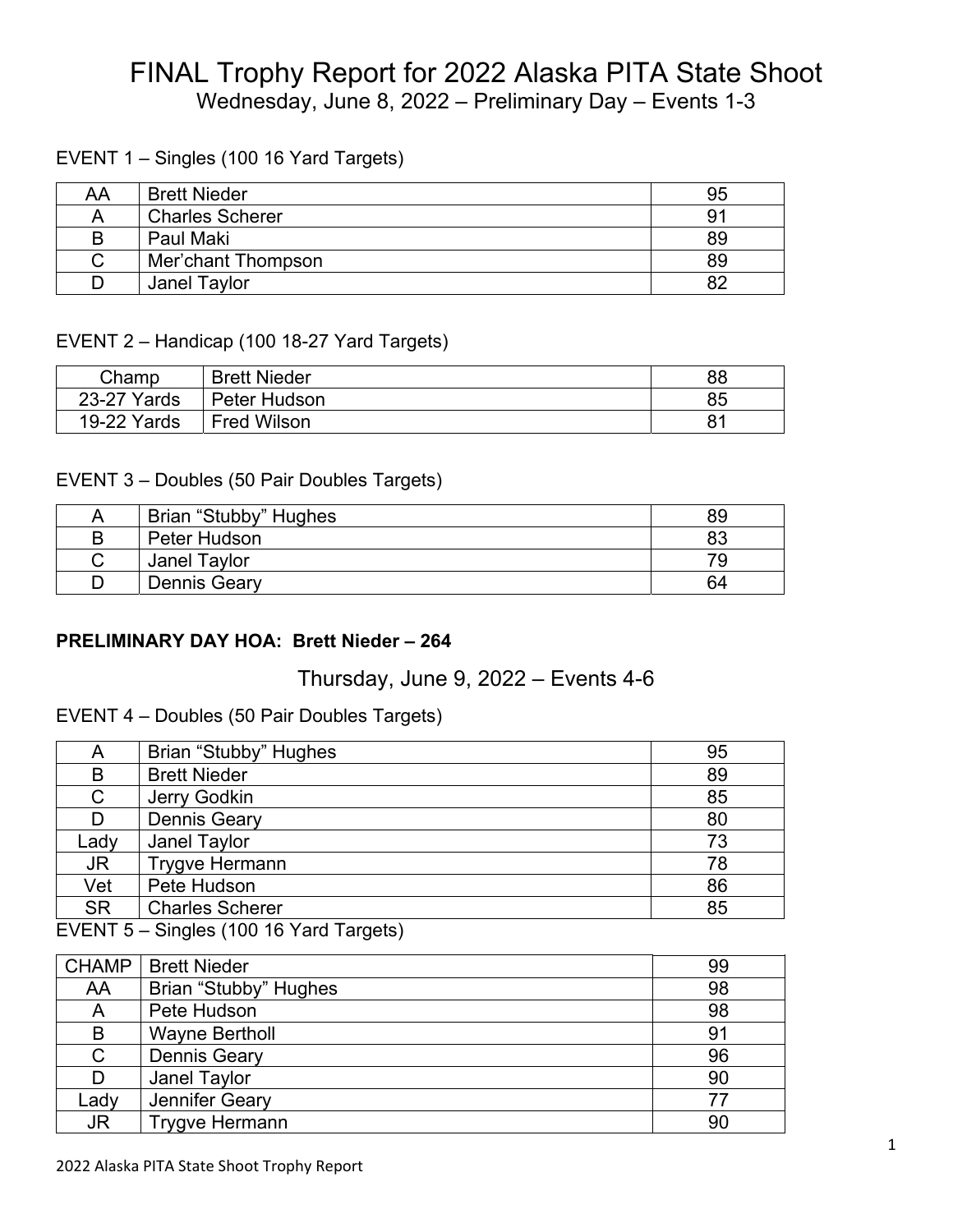| Vet       | dlzin<br>Jerr<br>INIL. | 96 |
|-----------|------------------------|----|
| <b>SR</b> | ott<br>აhr<br>ĸ        | 94 |

### EVENT 6 – Handicap (100 18-27 Yard Targets)

| Champ       | <b>Brett Nieder</b>   | 91 |
|-------------|-----------------------|----|
| 25-27 Yards | Brian "Stubby" Hughes | 89 |
| 22-24 Yards | Paul Maki             | 84 |
| 19-21 Yards | <b>Fred Wilson</b>    | 85 |
| Lady        | Janel Taylor          | 77 |
| JR.         | <b>Trygve Hermann</b> | 84 |
| Vet         | Pete Hudson           | 82 |
| <b>SR</b>   | <b>Wayne Bertholl</b> | 84 |

## Friday, June 10, 2022 – Events 7-9

### EVENT 7 – AK Class Singles (100 16 Yard Targets)

| AA        | Cody Kurkowski         | 98 |
|-----------|------------------------|----|
| Α         | <b>Charlie Scherer</b> | 96 |
| B         | <b>Dennis Geary</b>    | 95 |
| C         | <b>Fred Wilson</b>     | 89 |
| D         | <b>Brent Siegler</b>   | 92 |
| ∟ady      | Janel Taylor           | 87 |
| <b>JR</b> | <b>Trygve Hermann</b>  | 89 |
| Vet       | Pete Hudson            | 97 |
| <b>SR</b> | <b>Wayne Bertholl</b>  | 92 |

### EVENT 8 – Handicap (100 18-27 Yard Targets)

| Champ       | <b>Trygve Hermann</b> | 90 |
|-------------|-----------------------|----|
| Runner-Up   | <b>Brett Nieder</b>   | 89 |
| 25-27 Yards | <b>Clint Brooks</b>   | 86 |
| 22-24 Yards | James Fleming         | 85 |
| 19-21 Yards | <b>Dennis Geary</b>   | 89 |
| Lady        | Janel Taylor          | 85 |
| <b>JR</b>   | N/A                   |    |
| Vet         | Pete Hudson           | 85 |
| <b>SR</b>   | <b>Wayne Bertholl</b> | 89 |

### EVENT 9 – AK Class Doubles (50 Pair Doubles Targets)

|      | Cody Kurkowski      | 96 |
|------|---------------------|----|
| B    | Peter Hudson        | 89 |
| С    | <b>Dennis Geary</b> | 79 |
|      | <b>Tom Renwick</b>  | 60 |
| Ladv | Janel Taylor        | ′4 |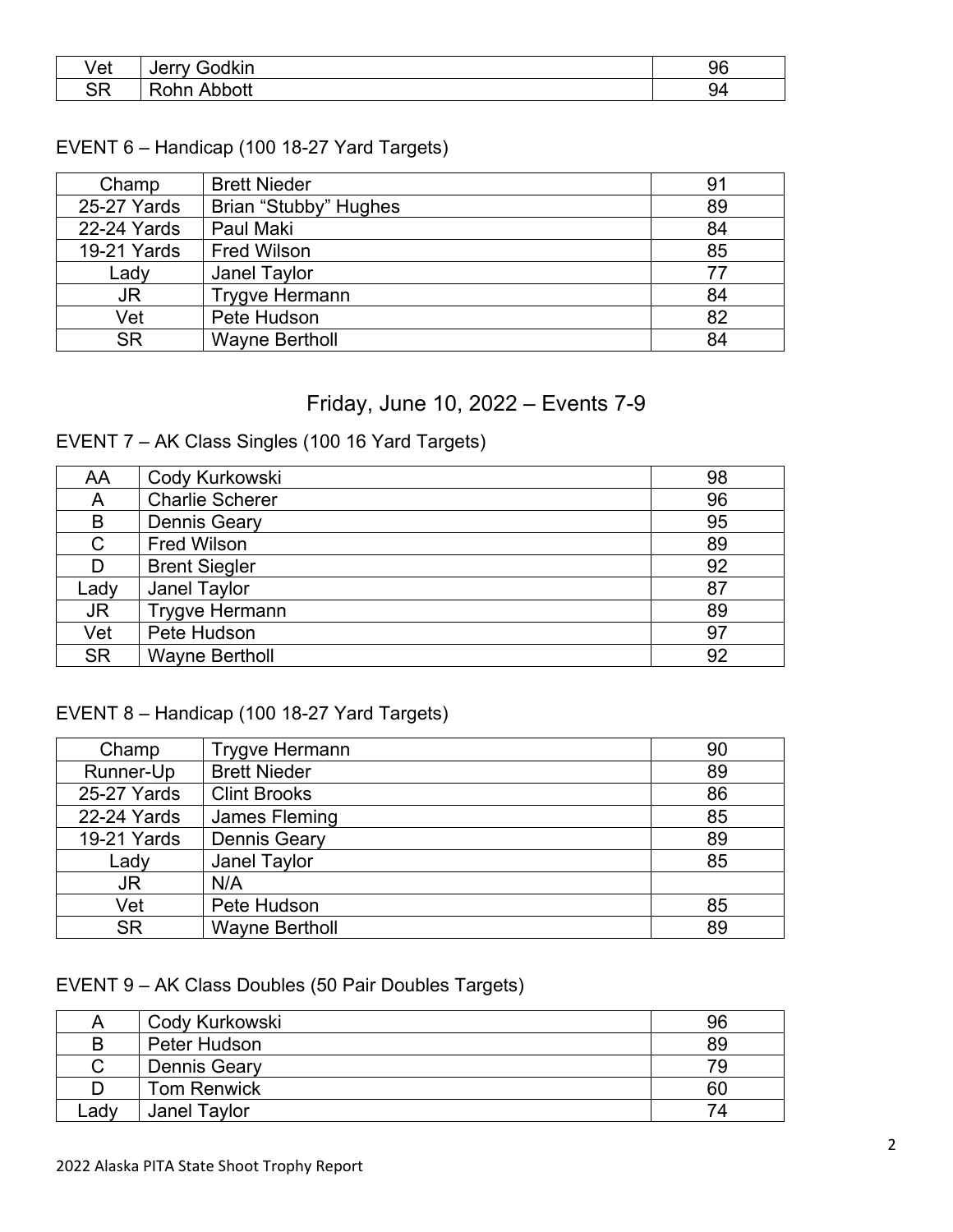| <b>JR</b>  | Frygve Hermann     | 85       |
|------------|--------------------|----------|
| √et        | James Fleming      | റെ<br>υJ |
| $S{\sf R}$ | <b>Wally Smith</b> | oσ<br>oy |

## Saturday, June 11, 2021 – Event 10 (Championship Singles)

### EVENT 10 – ALASKA SINGLES CHAMPIONSHIP (200 Singles Targets)

| <b>CHAMP</b> | Brian "Stubby" Hughes (wso w/ Brett Nieder 25-24) | 194 |
|--------------|---------------------------------------------------|-----|
| Runner-Up    | <b>Brett Nieder</b>                               | 194 |
| AA           | Cody Kurkowski                                    | 192 |
| A            | <b>Wayne Bertholl</b>                             | 190 |
| B            | <b>Brandon Manous</b>                             | 189 |
| C            | Mer'chant Thompson                                | 183 |
| D            | <b>Tom Renwick</b>                                | 145 |
| Lady         | Janel Taylor                                      | 177 |
| <b>JR</b>    | <b>Trygve Hermann</b>                             | 177 |
| Vet          | Pete Hudson                                       | 191 |
| <b>SR</b>    | <b>Fred Wilson</b>                                | 189 |

## Sunday, June 12, 2022 – Events 11 & 12 (Championship Doubles & Handicap)

### EVENT 11 – ALASKA DOUBLES CHAMPIONSHIP (50 Pair Doubles)

| Champ     | <b>Wally Smith</b>     | 94 |
|-----------|------------------------|----|
| Runner-Up | Cody Kurkowski         | 93 |
| A         | Brian "Stubby" Hughes  | 92 |
| B         | <b>Clint Brooks</b>    | 89 |
| C         | <b>Fred Wilson</b>     | 88 |
| D         | <b>Mark Adams</b>      | 78 |
| Lady      | Janel Taylor           | 83 |
| <b>JR</b> | <b>Trygve Hermann</b>  | 85 |
| Vet       | Pete Hudson            | 91 |
| <b>SR</b> | <b>Charles Scherer</b> | 88 |

EVENT 12 – ALASKA HANDICAP CHAMPIONSHIP (100 18-27 Yard Targets)

| Champ              | Pete Hudson           | 93 |
|--------------------|-----------------------|----|
| Runner-Up          | <b>Brett Nieder</b>   | 92 |
| <b>Third Place</b> | Brian "Stubby" Hughes | 91 |
| 25-27 Yards        | <b>Clint Brooks</b>   | 87 |
| 22-24 Yards        | Jerry Godkin          | 87 |
| 19-21 Yards        | <b>Dennis Geary</b>   | 86 |
| Lady               | Janel Taylor          | 82 |
| JR                 | <b>Trygve Hermann</b> | 84 |
| Vet                | James Fleming         | 81 |
| <b>SR</b>          | <b>Wayne Bertholl</b> | 85 |